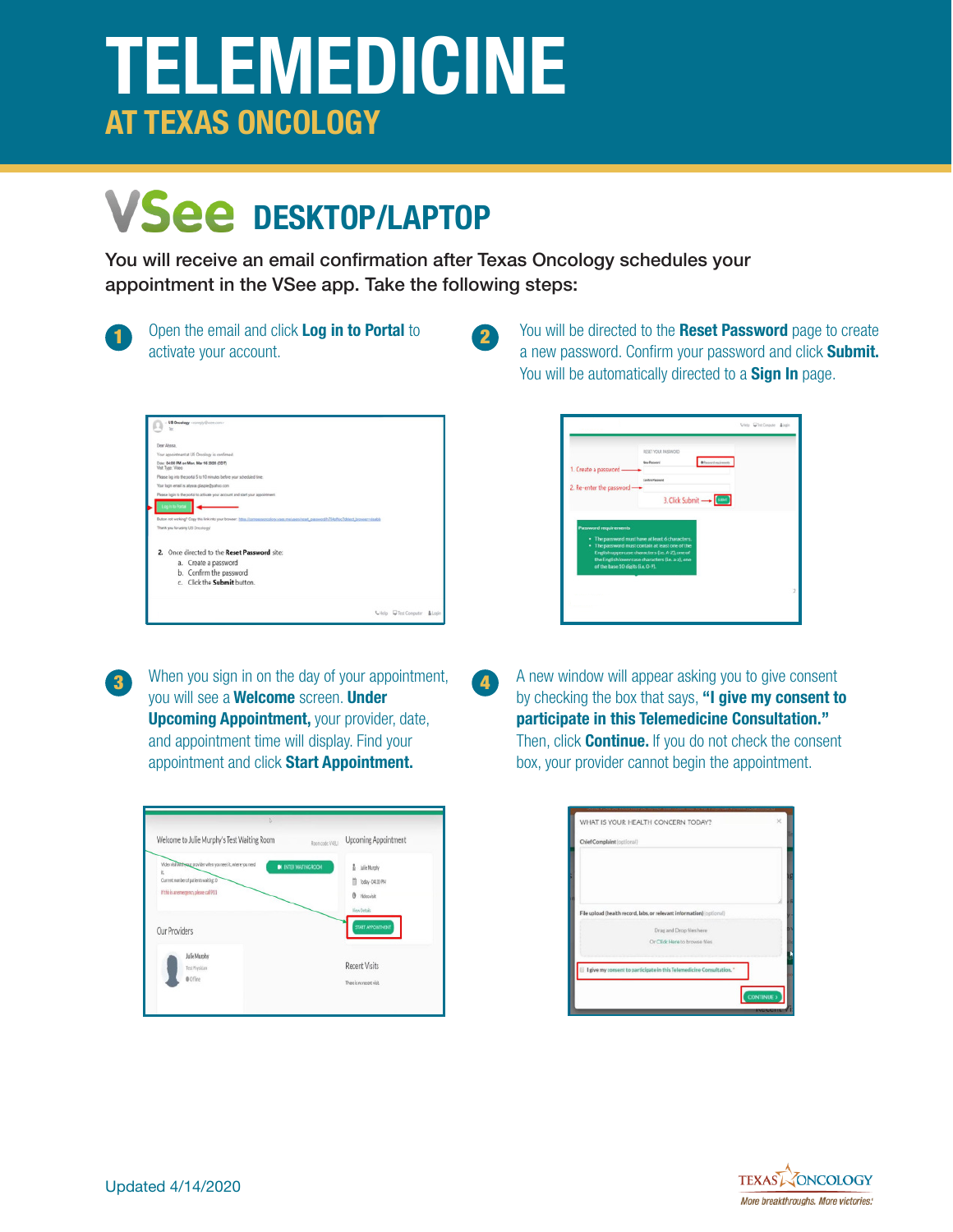# **TELEMEDICINE AT TEXAS ONCOLOGY**

## **VSee DESKTOP/LAPTOP**

**Proceed to Consultation** to enter your provider's virtual waiting room. If you are using VSee for the first time, click on the **Install VSee**  button, and then the **Click Here to Install VSee hyperlink.**



**17 Click Run**. When the installation is complete, click **8 Click Open VSee**. The VSee application will OK in the pop-up box. It returns to the **Launching** screen. Click the **Click Here to Continue** hyperlink.



**15** If this is not your first telemedicine visit, click **16** Click the **Install VSee** button again, then click **Download** at the bottom of your web browser to begin the installation.

|                            | Have you installed VSee?<br><b>Install View</b>                                                                                                                                                                                                                                            | thave view test now                                       |
|----------------------------|--------------------------------------------------------------------------------------------------------------------------------------------------------------------------------------------------------------------------------------------------------------------------------------------|-----------------------------------------------------------|
| vsee_em_nd40514exe<br>×.   | Installation Instructions<br>Please follow the following restructions to downlead and install view.<br>Step 1<br><b>IV</b> viscos<br>Click on the "vsee axe" file that just downloaded at the<br>bottom af your web browser.<br>If you have any technical issue, please visit our FAQ page | $50+p2$<br>Z. Ren't sold<br><b>HSK</b><br>Click "Run" to: |
| THE RESIDENCE IS<br>$\sim$ |                                                                                                                                                                                                                                                                                            | 594. Telest and Riogin client                             |



18

16